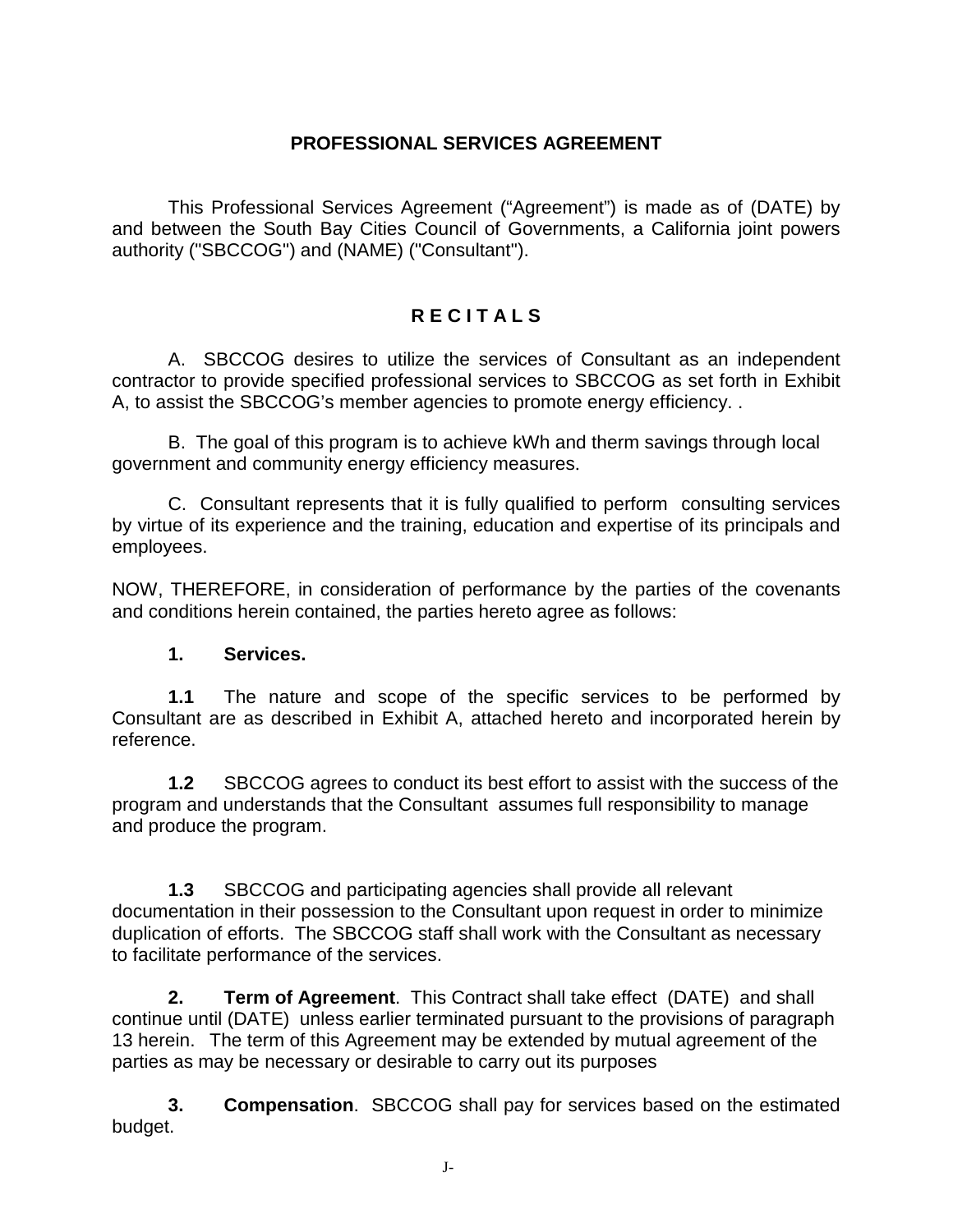**4. Terms of Payment**. Consultant shall submit monthly invoices for services rendered and for reimbursable expenses incurred. The invoice should include: an invoice number, the dates covered by the invoice, the hours expended and a summary of the work performed. SBCCOG shall pay the invoices with sixty (60) days of receipt. .

**5.. Parties' Representatives.** Jacki Bacharach shall serve as the SBCCOG's representative for the administration of the project. All activities performed by the Consultant shall be coordinated with this person. (NAME) shall be in charge of the project for the Consultant on all matters relating to this Agreement and any agreement or approval made by him shall be binding on the Consultant. This person shall not be replaced without the written consent of the SBCCOG.

## **6. Addresses**.

<u>SBCCOG:</u> South Bay Cities Council of Governments 5033 Rock Valley Road Rancho Palos Verdes, CA 90275 Attention: Jacki Bacharach, Executive Director

<u>Consultant</u>: (ADDRESS) Attention: (NAME)

## **7. Status as Independent Contractor.**

A. Consultant is, and shall at all times remain as to SBCCOG, a wholly independent contractor. Consultant shall have no power to incur any debt, obligation, or liability on behalf of SBCCOG or any participating agency or otherwise act on behalf of SBCCOG or any participating agency as an agent except as specifically provided in the Scope of Services. Neither SBCCOG nor any of its agents shall have control over the conduct of Consultant or any of Consultant's employees, except as set forth in this Agreement. Consultant shall not, at any time, or in any manner, represent that it or any of its agents or employees are in any manner employees of SBCCOG.

B. Consultant shall fully comply with the workers' compensation law regarding Consultant and Consultant's employees. Consultant further agrees to indemnify and hold SBCCOG harmless from any failure of Consultant to comply with applicable worker's compensation laws.

**8. Standard of Performance.** Consultant shall perform all work at the standard of care and skill ordinarily exercised by members of the profession under similar conditions.

**9. Indemnification.** Consultant agrees to indemnify the SBCCOG and participating public agencies, their respective officers, staff consultants, agents, volunteers, employees, and attorneys against, and will hold and save them and each of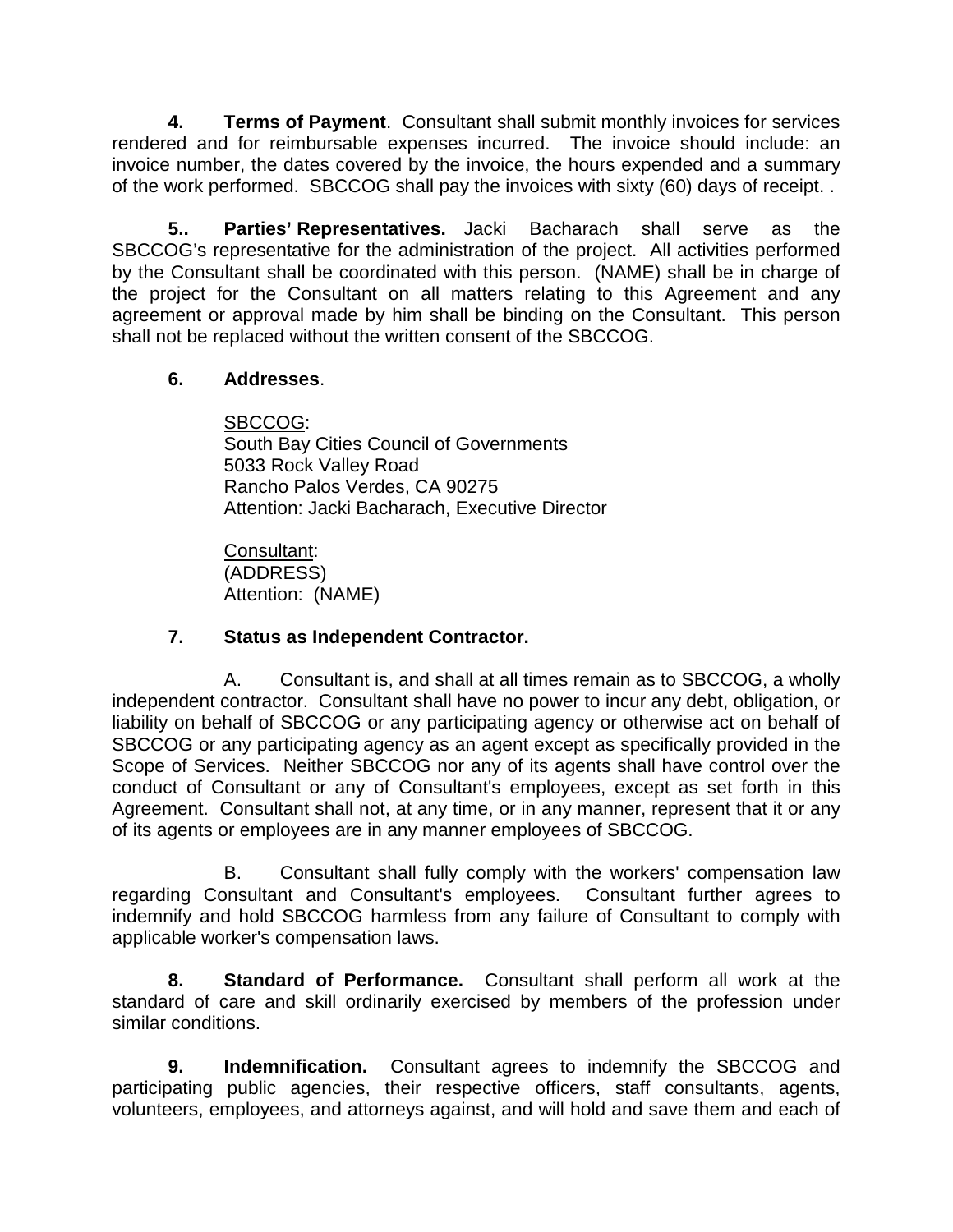them harmless from, and all actions, claims, damages to persons or property, penalties, obligations, or liabilities that may be asserted or claimed by any person, firm, entity, corporation, political subdivision or other organization arising out of the acts, errors or omissions of Consultant, its agents, employees, subcontractors, or invitees, including each person or entity responsible for the provision of services hereunder, except for liability resulting from the sole negligence or wrongful acts of the SBCCOG or a participating agency.

**10. Insurance.** Consultant shall at all times during the term of this Agreement carry, maintain, and keep in full force and effect, with an insurance company admitted to do business in California and approved by the SBCCOG (1) a policy or policies of broad-form comprehensive general liability insurance with minimum limits of \$1,000,000.00 combined single limit coverage against any injury, death, loss or damage as a result of wrongful or negligent acts by Consultant, its officers, employees, agents, and independent contractors in performance of services under this Agreement; (2) property damage insurance with a minimum limit of \$1,000,000.00; (3) automotive liability insurance, with minimum combined single limits coverage of \$500,000.00; and (4) worker's compensation insurance with a minimum limit of \$500,000.00 or the amount required by law, whichever is greater. SBCCOG and participating public agencies, their respective officers, employees, attorneys, staff consultants, and volunteers shall be named as additional insureds on the policy (ies) as to comprehensive general liability, property damage, and automotive liability. The policy (ies) as to comprehensive general liability, property damage, and automobile liability shall provide that they are primary, and that any insurance maintained by the SBCCOG shall be excess insurance only.

A. All insurance policies shall provide that the insurance coverage shall not be non-renewed, canceled, reduced, or otherwise modified (except through the addition of additional insureds to the policy) by the insurance carrier without the insurance carrier giving SBCCOG thirty (30) day's prior written notice thereof. Consultant agrees that it will not cancel, reduce or otherwise modify the insurance coverage.

B. All policies of insurance shall cover the obligations of Consultant pursuant to the terms of this Agreement; shall be issued by an insurance company which is admitted to do business in the State of California or which is approved in writing by the SBCCOG; and shall be placed with a current A.M. Best's rating of no less that A VII.

C. Consultant shall submit to SBCCOG (1) insurance certificates indicating compliance with the minimum worker's compensation insurance requirements above, and (2) insurance policy endorsements indicating compliance with all other minimum insurance requirements above, not less than one (1) day prior to beginning of performance under this Agreement. Endorsements shall be executed on SBCCOG's appropriate standard forms entitled "Additional Insured Endorsement", or a substantially similar form which the SBCCOG has agreed in writing to accept.

**11. Confidentiality.** Parties agree to preserve as confidential all Confidential Information that has been or will be provided to each other.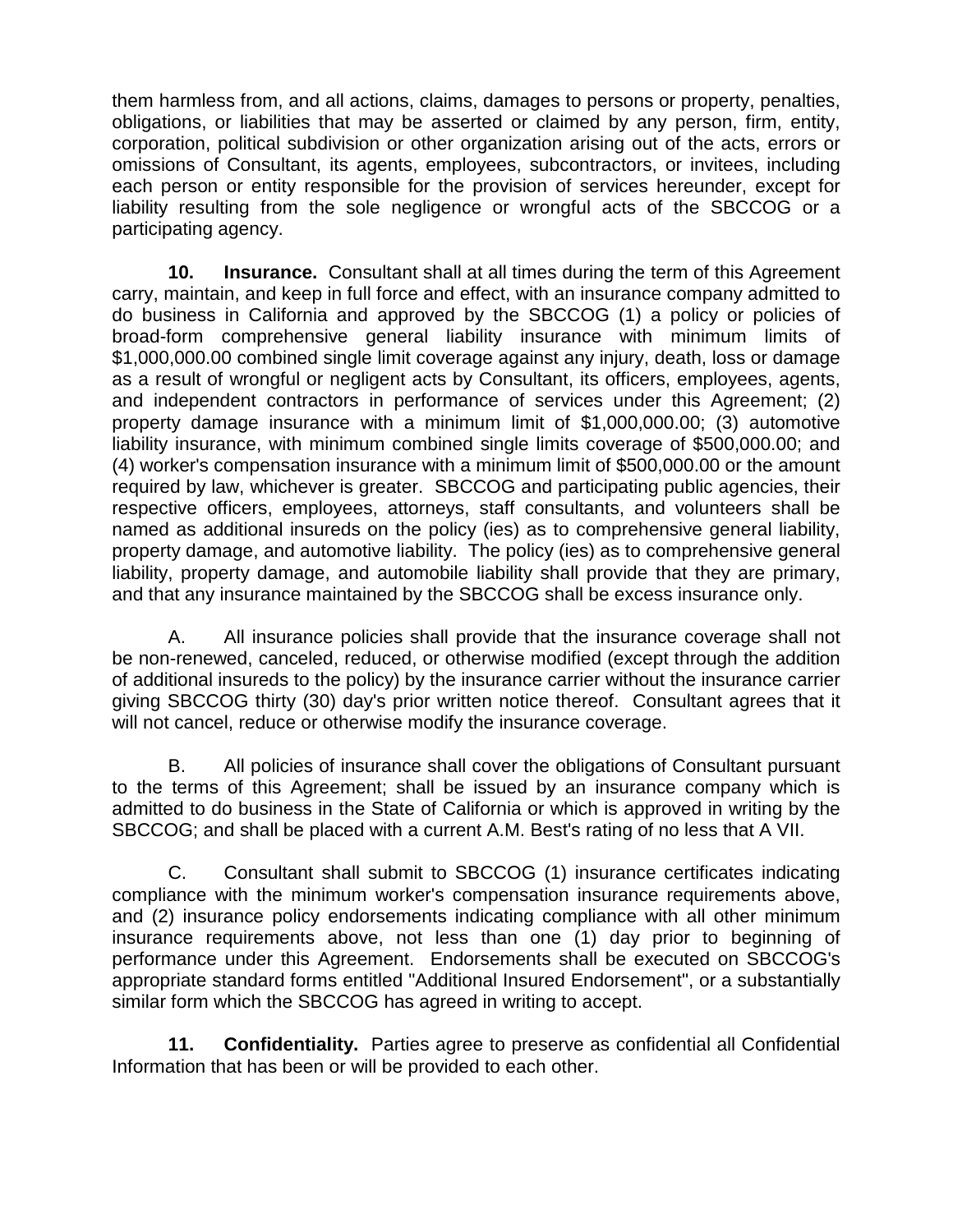**12. Ownership of Materials.** All materials provided by Consultant in the performance of this Agreement shall be and remain the property of SBCCOG and its partner organizations without restriction or limitation upon their use or dissemination by SBCCOG. The consultant will retain non-exclusive perpetual rights to the use of material developed under this contract.

**13. Conflict of Interest.** It is understood and acknowledged that Consultant will serve as an agent of the SBCCOG and the participating agencies for the limited purpose of implementation of this project.

**14. Termination.** Either party may terminate this Agreement without cause upon fifteen (15) days' written notice to the other party. The effective date of termination shall be upon the date specified in the notice of termination, or, in the event no date is specified, upon the fifteenth (15th) day following delivery of the notice. Immediately upon receiving written notice of termination, Consultant shall discontinue performing services. Should the Agreement be breached in any manner, the non-breaching party may, at its option, terminate the Agreement not less than five (5) days after written notification is received by the breaching party to remedy the violation within the stated time or within any other time period agreed to by the parties.

**15. Personnel.** Consultant represents that it has, or will secure at its own expense, all personnel required to perform the services under this Agreement. All of the services required under this Agreement will be performed by Consultant or under it supervision, and all personnel engaged in the work shall be qualified to perform such services. Consultant reserves the right to determine the assignment of its own employees to the performance of Consultant's services under this Agreement, but SBCCOG reserves the right, for good cause, to require Consultant to exclude any employee from performing services on SBCCOG's premises.

# **16. Non-Discrimination and Equal Employment Opportunity.**

A. Consultant shall not discriminate as to race, color, creed, religion, sex, marital status, national origin, ancestry, age, physical or mental handicap, medical condition, or sexual orientation, in the performance of its services and duties pursuant to this Agreement, and will comply with all rules and regulations of SBCCOG relating thereto. Such nondiscrimination shall include but not be limited to the following: employment, upgrading, demotion, transfers, recruitment or recruitment advertising; layoff or termination; rates of pay or other forms of compensation; and selection for training, including apprenticeship.

B. Consultant will, in all solicitations or advertisements for employees placed by or on behalf of Consultant state either that it is an equal opportunity employer or that all qualified applicants will receive consideration for employment without regard to race, color, creed, religion, sex, marital status, national origin, ancestry, age, physical or mental handicap, medical condition, or sexual orientation.

**17. Assignment.** Consultant shall not assign or transfer any interest in this Agreement nor the performance of any of Consultant's obligations hereunder, without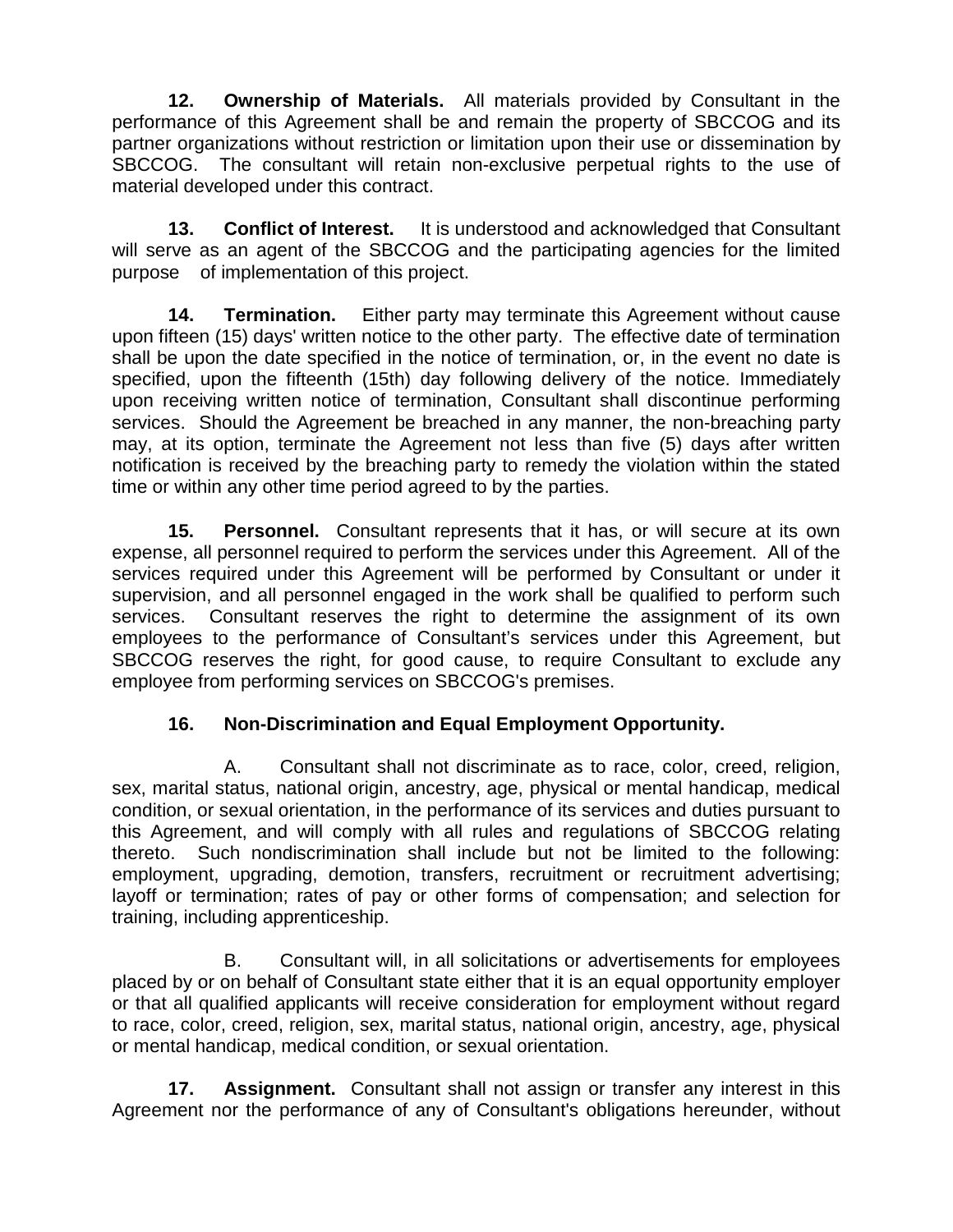the prior written consent of SBCCOG, and any attempt by Consultant to so assign this Agreement or any rights, duties, or obligations arising hereunder shall be void and of no effect.

**18. Compliance with Laws.** Consultant shall comply with all applicable laws, ordinances, codes and regulations of the federal, state, and local governments. Each party is responsible for paying its own all federal and state income taxes, including estimated taxes, and all other government taxes, assessments and fees incurred as a result of his/her performance under this Agreement and the compensation paid by or through this Agreement

**19. Non-Waiver of Terms, Rights and Remedies.** Waiver by either party of any one or more of the conditions of performance under this Agreement shall not be a waiver of any other condition of performance under this Agreement. In no event shall the making by SBCCOG of any payment to Consultant constitute or be construed as a waiver by SBCCOG of any breach of covenant, or any default which may then exist on the part of Consultant, and the making of any such payment by SBCCOG shall in no way impair or prejudice any right or remedy available to SBCCOG with regard to such breach or default.

**20. Resolving Disputes.** If a dispute arises under this Agreement, prior to instituting litigation the parties agree to first try to resolve the dispute with the help of a mutually agreed-upon mediator in California. Any costs and fees other than attorney fees associated with the mediation shall be shared equally by the parties.

**21. Severability.** If any part of this Agreement is held unenforceable, the rest of the Agreement will continue in effect provided that the principal purposes of the parties are not thereby frustrated.

**22. Notices.** Any notices required to be given under this Agreement by either party to the other may be affected by any of the following means: by electronic correspondence (email), by personal delivery in writing by mail, registered or certified, postage prepaid with return receipt requested. Mailed notices must be addressed to the parties at the addresses appearing in the introductory paragraph of this Agreement, but each party may change the address by giving written or electronic notice in accordance with this paragraph. Notices delivered personally will be deemed communicated as of actual receipt; mailed notices will be deemed communicated as of the day of receipt or the fifth day after mailing, whichever occurs first. Electronic notices are deemed communicated as of actual time and date of receipt. Any electronic notices must specify an automated reply function that the email was received. The email addresses for each party are as follows:

Jacki Bacharach – jacki@southbaycities.org (NAME) – (E-MAIL ADDRESS)

**23. Governing Law.** This Contract shall be interpreted, construed and enforced in accordance with the laws of the State of California.